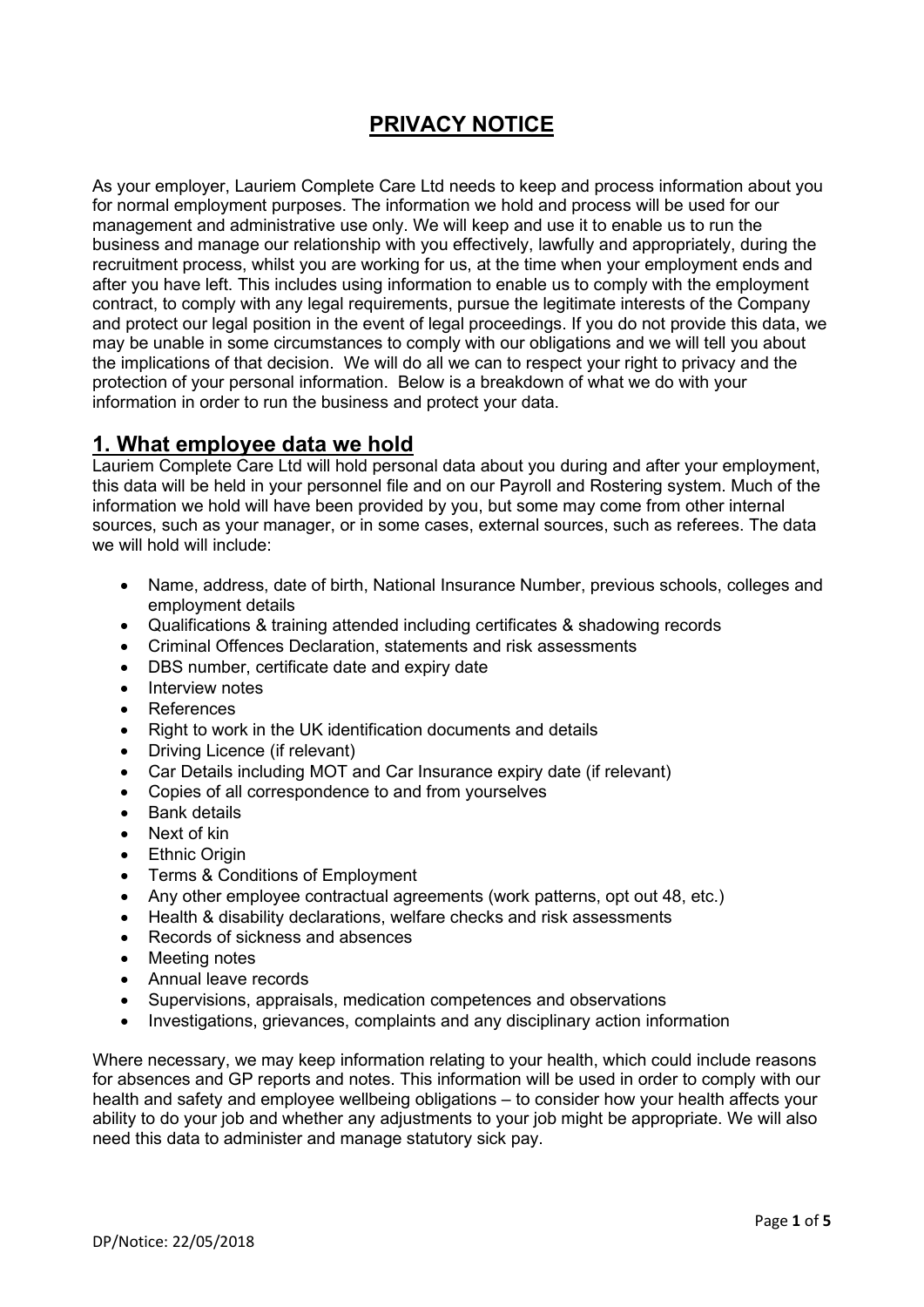Where we process and share special categories of information relating to your racial or ethnic origin, this data is requested as part of our contractual obligations with KCC and WDF QCF funding requirements. We also use this data for internal monitoring purposes to ensure we are recruiting in a fair and non-discriminatory way and ensuring we are attracting candidates from all cultures, ethnicities and nationalities. This information will be entered into the skills for care database (NMDS-SC). We will always obtain your explicit consent to those activities unless this is not required by law or the information is required to protect your health in an emergency. Where we are processing data based on your consent, you have the right to withdraw that consent at any time.

You will, of course, inevitably be referred to in many company documents and records that are produced by you and your colleagues in the course of carrying out your duties and the business of the company. For more information you should refer to our Data Protection Policy which is available on request from Human Resources.

#### **2. What employee data we process, share and why**

Other than as mentioned below, we will only disclose information about you to third parties if we are legally obliged to do so, to fulfil any organisation contracts (such as Kent County Council) or where we need to comply with our contractual duties to you, for instance we may need to pass on certain information to HMRC, our pension provider or the DBS Service. This means, for example that we will pass some information to the Care Quality Commission (CQC), to the inland revenue (HMRC) and Pension Funds administrators (Pensions Schemes). We will also give details to the police where we are legally required to do so, i.e. in emergencies and where crime detention or prevention can be aided by the release of the data. If information is requested by a court order or requested by the Disclosing and Barring Service.

As part of our KCC contract and QCF funding requirements we are contractually obliged to share data about you to Skills for Care via their NM-DS database. Please see Skills for Care Privacy Notice for further information regarding to the data we share (attached).

Your data will be used:

- To produce statistics to show workforce trends
- For the purpose of Disclosing Barring Service (Health & Social Care Act 2008, regulation 20)
- To obtain satisfactory references
- Matters relating to any health or disability for adjustments and monitoring purposes
- Equal opportunity monitoring
- Payroll processing
- Skills for Care NMDS-SC employment statistical analysis
- Berkshire Workforce Development Funding Partnership (WDF)
- Kent County Council contract agreements
- Eligibility to work in the UK checks
- Care Quality Commission (CQC) requirements
- IT software updates, back-ups and security

The sharing of your data as specified above is necessary for the purposes of legitimate interests pursued by the organisation or third party and / or we are under a contractual obligation to provide this information. All data will be held securely and in accordance with the Data Protection Act 1998 (DPA) and the General Data Protection Regulations (GDPR). All data that we process is at its minimal and relevant. No excessive or unnecessary data is allowed to be processed without your consent or other lawful reason.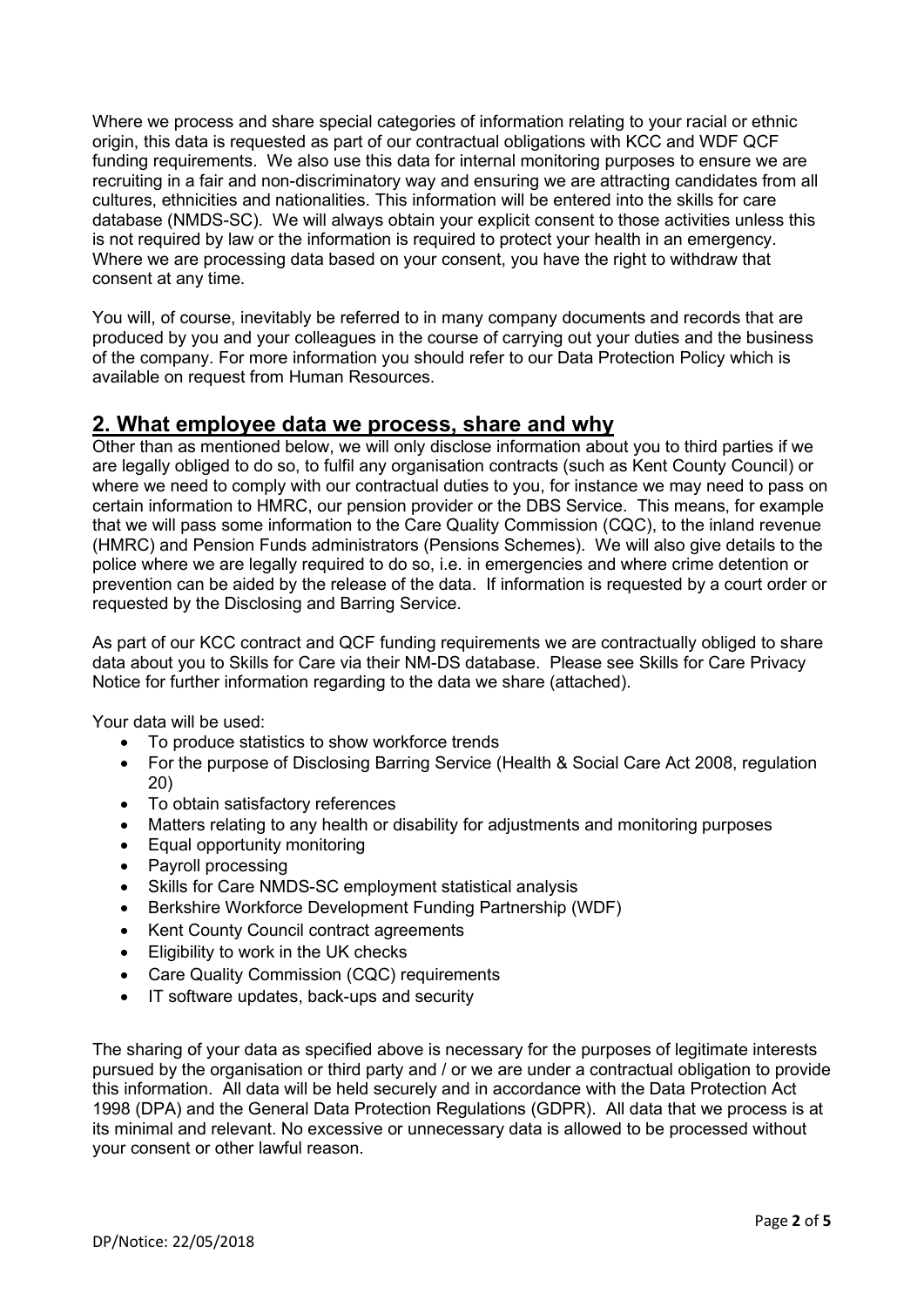# **3. Who will have access to my data & how will it be stored**

Your basic personal details are accessible to office staff via our rostering system (name, address, email, next of kin, car details and telephone number), all other data including sensitive data, for example- details relating to any criminal convictions, ethnicity, identification documents and any health & disability documentation is only accessible by Human Resources and the Senior Management Team. All personal data is held in your personnel file, your file is kept in a locked filing cabinet in a secured room that is only accessible to Human Resources and Senior Managers.

All electronic information held about you has restricted access and / or is password protected, again this is only accessible by Human Resources and Senior Managers. Once employees have left our employment their basic details will remain on our IT system for reference purposes, all other information will be stored securely onsite or sent to our offsite secure storage holding facility in the UK and stored for the specified period as laid out in the table below (Appendix 1). The Company follows the retention periods recommended by the Information Commissioner in its Employment Practices data protection Code. You should therefore treat the following as guidelines for retention times in the absence of a specific business case supporting a longer period.

| Data                                                                           | <b>Duration</b>                             |
|--------------------------------------------------------------------------------|---------------------------------------------|
| Application form                                                               | Duration of employment                      |
| References received                                                            | Duration of employment                      |
| Payroll and tax information                                                    | 6 years                                     |
| Sickness records                                                               | 3 years                                     |
| Annual leave records                                                           | 2 years                                     |
| Unpaid leave/special leave records                                             | 3 years                                     |
| Annual appraisal/assessment records                                            | 5 years                                     |
| Records relating to promotion, transfer, training,<br>disciplinary matters     | 1 year from end of employment               |
| References given/information to enable references<br>to be provided            | 5 years from reference/end of<br>employment |
| Summary of record of service, e.g. name, position<br>held, dates of employment | 10 years from end of employment             |
| Records relating to accident or injury at work                                 | 12 years                                    |

*Appendix 1.*

Once that period has passed, the information will be confidentially and securely disposed of. Access to this facility is by Senior Management only. No personal data will be transferred outside the EEA without your written consent. We will not release data to anyone who is unauthorised. If you wish for your data to be released in such circumstances you must give consent to this. This means that we will not release data to banks, friends, relatives, etc. without your agreement. If you wish us to provide information to someone such as a bank you should contact us to give consent, either directly or through a third party requesting the data, or you should ensure that you pass the third-party request to us yourself.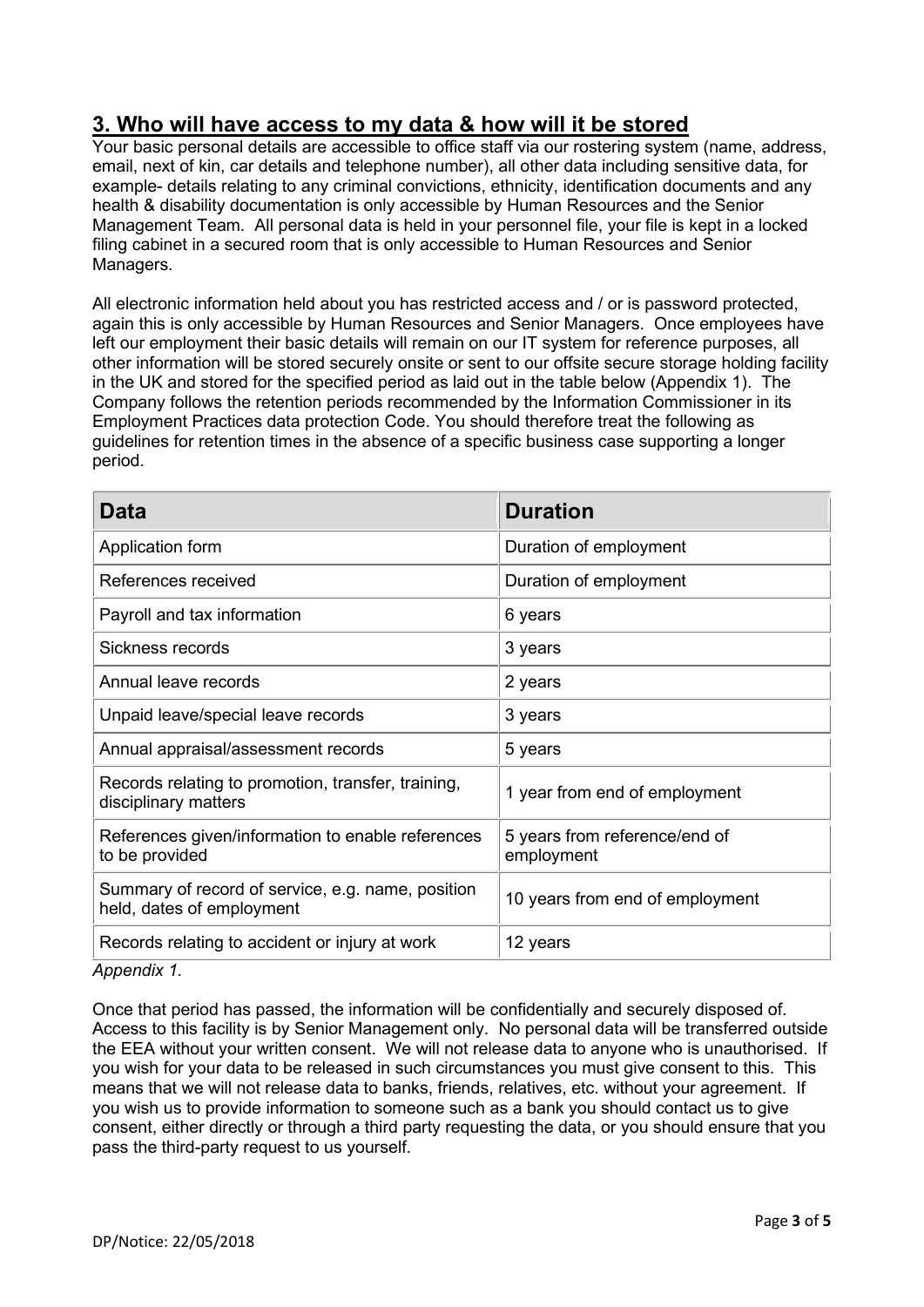# **4. Who to contact should you need to amend / update your data**

If you need to update your personal data please contact Human Resources or alternatively your Line Manager with your new details. It is your responsibility to inform us if data we hold about you requires updating. You must notify us immediately if your personal data changes, for example, your address. We will however, provide periodic opportunities for you to update your data through staff meetings and via the annual update your personal details form.

#### **5. How can you access your data**

Under the General Data Protection Regulation (GDPR) and The Data Protection Act 2018 (DPA) you have a number of rights with regard to your personal data. You have the right to request from us access to and rectification or erasure of your personal data, the right to restrict processing, object to processing as well as in certain circumstances the right to data portability. If you have provided consent for the processing of your data you have the right (in certain circumstances) to withdraw that consent at any time which will not affect the lawfulness of the processing before your consent was withdrawn. All requests should be made in writing to the Human Resources Department.

#### **6. What can you do if you have any objections**

You are entitled to raise an objection where the processing of data we hold about you is likely to cause damage or distress (subject to provisions contained in the Data Protection Act 1998) or if you have any objections to the data processing procedures we have in place, all objections will be logged showing the appropriate action that was taken in response to the objection, for example. such as the deletion of data. All requests should be made in writing to the Human Resources Department outlining your objections.

## **7. Security and Responsibilities**

We shall both, at all times comply with the General Data Protection Regulations with regard to the provision of your employment and thereafter, within this agreement and shall under no circumstances make the other party in breach of these laws, rules or regulations.

- a) No personal information regarding a Service User or employee shall be not carried in person without written prior authorisation from the names person and Senior Management.
- b) All electronic devices holding personal data, for example laptops, tablets and Lauriem's mobile phone App are to be locked at all times when not in use.
- c) The sharing of information is prohibited without written consent.
- d) No personal data is to be moved from its original source without specific consent from a member of the Senior Management Team (i.e. visit record books, SU files, MAR)
- e) No Service Users, their families or employee's personal details including telephone numbers are to be held on any personal electrical device (i.e. mobile phone, tablet, laptops) without their consent and Senior Managements authorisation.
- f) No written personal details about a Service User, their family or an employee is to be held i.e. telephone numbers, addresses, key safes, email addresses, without their consent and Senior Managements authorisation.

All new staff are encouraged to read the policies on data protection and on confidentiality as part of their induction process. Existing staff will be offered training to National Training Organisation standards covering basic information about confidentiality, data protection and access to records. Training in the correct method for entering information in service users' records is given to all care staff.